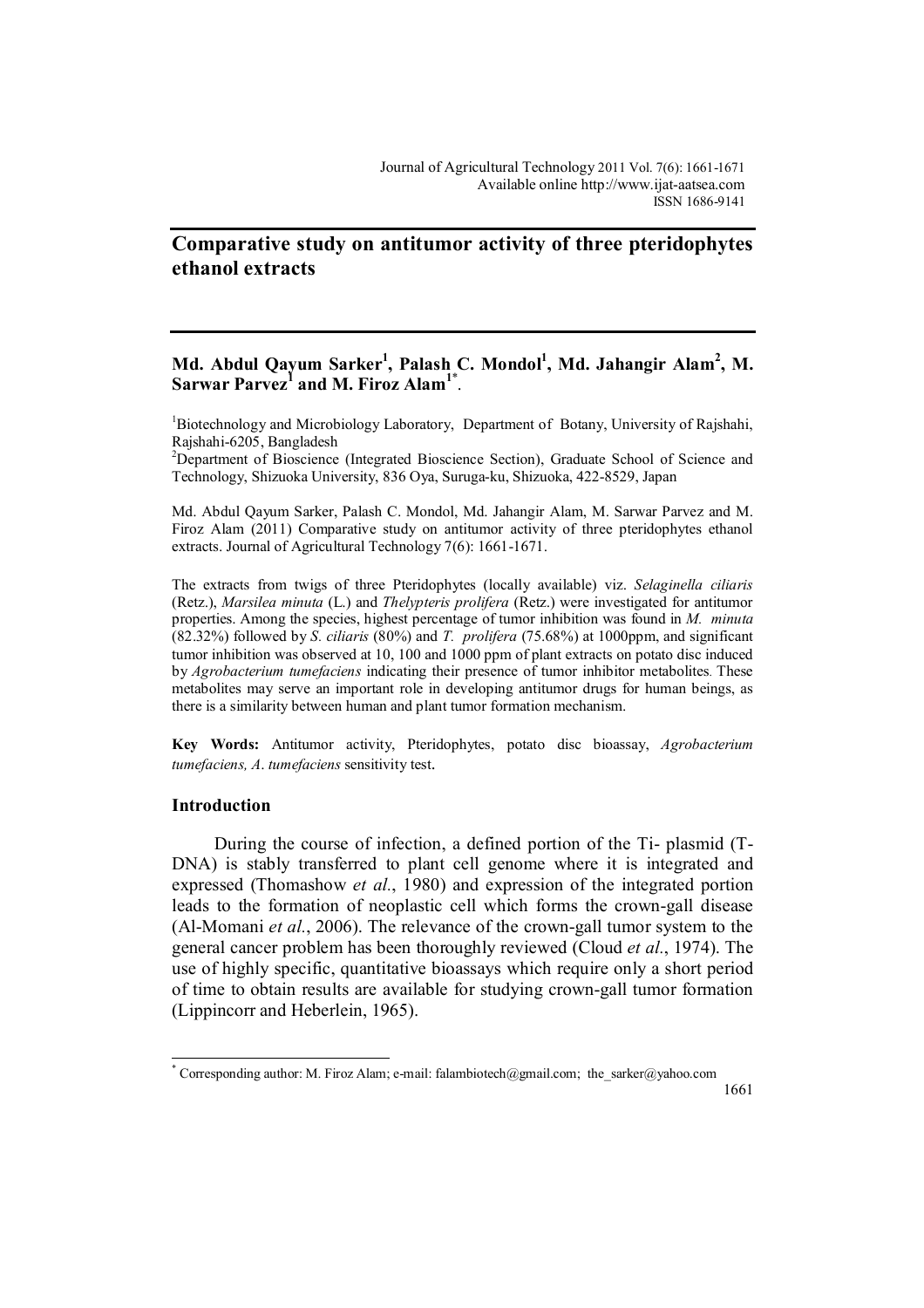Crown-gall is a neoplastic disease of plants caused by *A*. *tumefaciens* following by the transfer and expression of its special type of DNA segment (T-DNA) in the plant genome through type IV secretion system (T4SS) ( Zupan *et al.*, 2000). T4SS is also used by other pathogenic bacteria to deliver macromolecules detrimental to the host like plant, animal and human (Cascales and Christie, 2003). Among those, *Bartonella henselae* (Kempf *et al.*, 2002) and *Helicobacter pylori* (Raderer *et al*., 1998), tumor causing bacteria in human share a similar pathogenicity strategy to plant pathogen *A. tumefaciens* (Zhu *et al.*, 2000). The above mentioned relation and previous studies have documented the similarities between crown-gall tumors and animal cancer, especially the correlation between antileukemic activity and inhibition of crown-gall tumor formation on potato discs by some medicinal herbs (Anderson *et al.*, 1988). Potato disc is a useful test for monitoring the inhibition of crown-gall tumors (McLaughlin, 1991). The inhibition of crown-gall tumor initiation on potato discs showed good agreement with compounds and plant extracts known to be active in the 3PS (*in vivo*, mouse leukemia) antitumor assay (Galsky *et al.*, 1980) and it also the inhibition of tumors growth agrees well with 3PS activity (Galsky *et al.*, 1981).

Plant derived drugs serves as a prototype to develop more effective and less toxic medicines (Aswar *et al.*, 2008). So, if the effective plant extract would be find out for the inhibition of tumor forming mechanism, it would be used in drug developmental research for tumor treatment in human. Some medium polarity extracts of different *Pteris* species showed effective antitumor and antibacterial activity (Gong *et al*., 2007) and *Dryopteris* spp. are generally characterized by the presence of phloroglucinol derivatives (flavaspidic acids, triflavaspidic acids, dryocrassins, albaspidins and filixic acids). Chemical investigation of more than 30 species of the Pteridaceae has been reported (Chen *et al.*, 2008). So, considering of its tremendous importance, it is very necessary to identify the native effective plant's extract for tumor treatment in human.

#### **Materials and methods**

### *Plant material*

Three Pteridophytes (Fig.1): *Selaginella ciliaris* (Retz.), *Marsilea minuta*  (L.) and *Thelypteris prolifera* (Retz.) collected form different places of Rajshahi University Campus, were used as plant material. Taxonomic identification of these plants was confirmed by Dr. Sabrina Naz, Professor, Department of Botany, Rajshahi University, Rajshahi-6205, Bangladesh. Twigs were used for solvent extraction.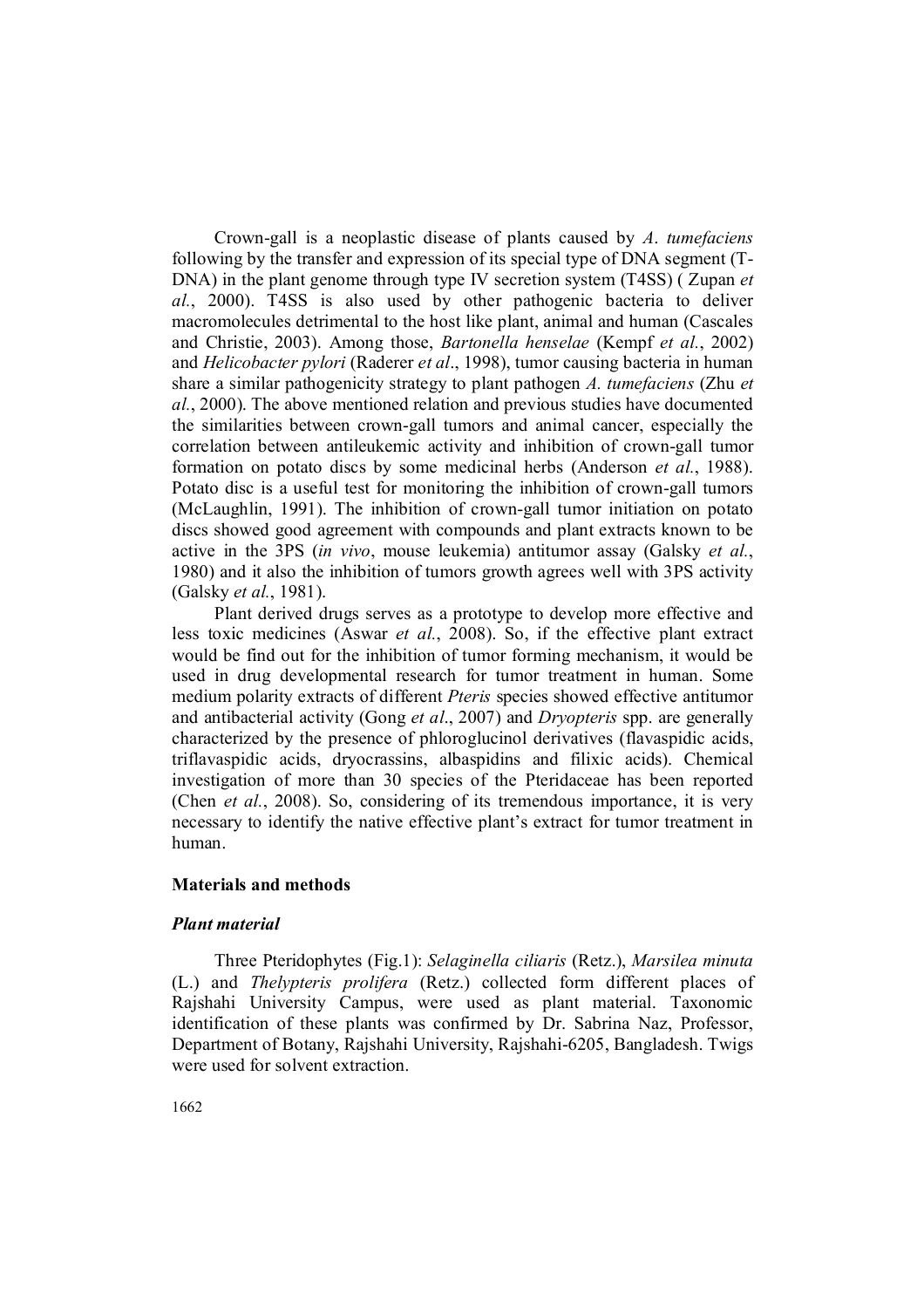#### *Preparation of plant extracts*

It was carried out according to plant extraction method (Ahmad and Beg, 2001) with some modification. Collected twigs were rinsed well with tap and distilled water (DW), and kept under shade still drying. Dried material powdered coarsely using mortar and pestle followed by oven dry and further reduced to fine powder using electric blender (Nokia, Osaka-Japan) and stored in air tight glass container. Powder (50 g) was then dissolved in ethanol by allowing to sediment at room temperature (27-30  $^{\circ}$ C) for 7 days with occasional shaking. For the filtration of materials, teton cloth and Whatman no. 1 filter paper were used, respectively. Filtrates were then transferred into glass beaker and dried into semi-solid material using water bath (4 holes analogue, Thermostatic water bath, China). Particular concentrations (10 ppm, 100 ppm and 1,000 ppm; Note: 1 ppm = 1 mg  $L^{-1}$ ) of the plant extracts were prepared using ethanol for antitumor activity test, and 250,000 ppm was prepared for *A. tumefaciens* sensitivity test.

### *Antitumor potato disc bioassay*

Antitumor assay of plant extracts was performed according to standard potato disc bioassay (Hussain *et al.*, 2007). *A. tumefaciens* strain named AtTp0120 (isolated and identified in our laboratory) was cultured on Luria-Bertani (LB) agar and then transferred into LB broth and incubated 48 hours. Six to seven loops of broth cultures were transferred into test tube containing 10 ml phosphate buffered saline (PBS; pH 7.2). The following proportion was used for antitumor activity test:  $600 \mu l$  test extract  $+ 150 \mu l$  sterilized distilled water  $(SDW) + 750 \text{ µ}$  *A. tumefaciens* in PBS. Camptothecin (Conc. 30 ppm) was used as positive control replacing test extracts.

Red skinned potatoes (*Solanum tuberosum* L.) were collected from local market and thoroughly washed with tap and DW. For surface sterilization, 0.1% HgCl<sub>2</sub> solution was used. Potato tubers were cut into 8 mm diameter in size cylindrical pieces using cork borer and transferred into SDW containing conical flask. After washing, the cylindrical segments were cut into 5 mm  $\times$  8 mm disc and placed onto agar (15 g/L) plates (10 discs per plate) and 50  $\mu$  of appropriate inoculum were placed on the surface of each potato disc. The peti plates were sealed with parafilm and incubated at room temperature at  $27\text{-}30\text{ °C}$ . After 21 days, discs were stained with Lugol's solutions  $(10\% \text{ KI}, 5\% \text{ I}_2)$  and tumors were counted under a stereo microscope. The experiment was carried out in sterilized condition and repeated three times. Percent inhibition of tumors was calculated (McLaughlin and Rogers, 1998). More than 20% tumor inhibition is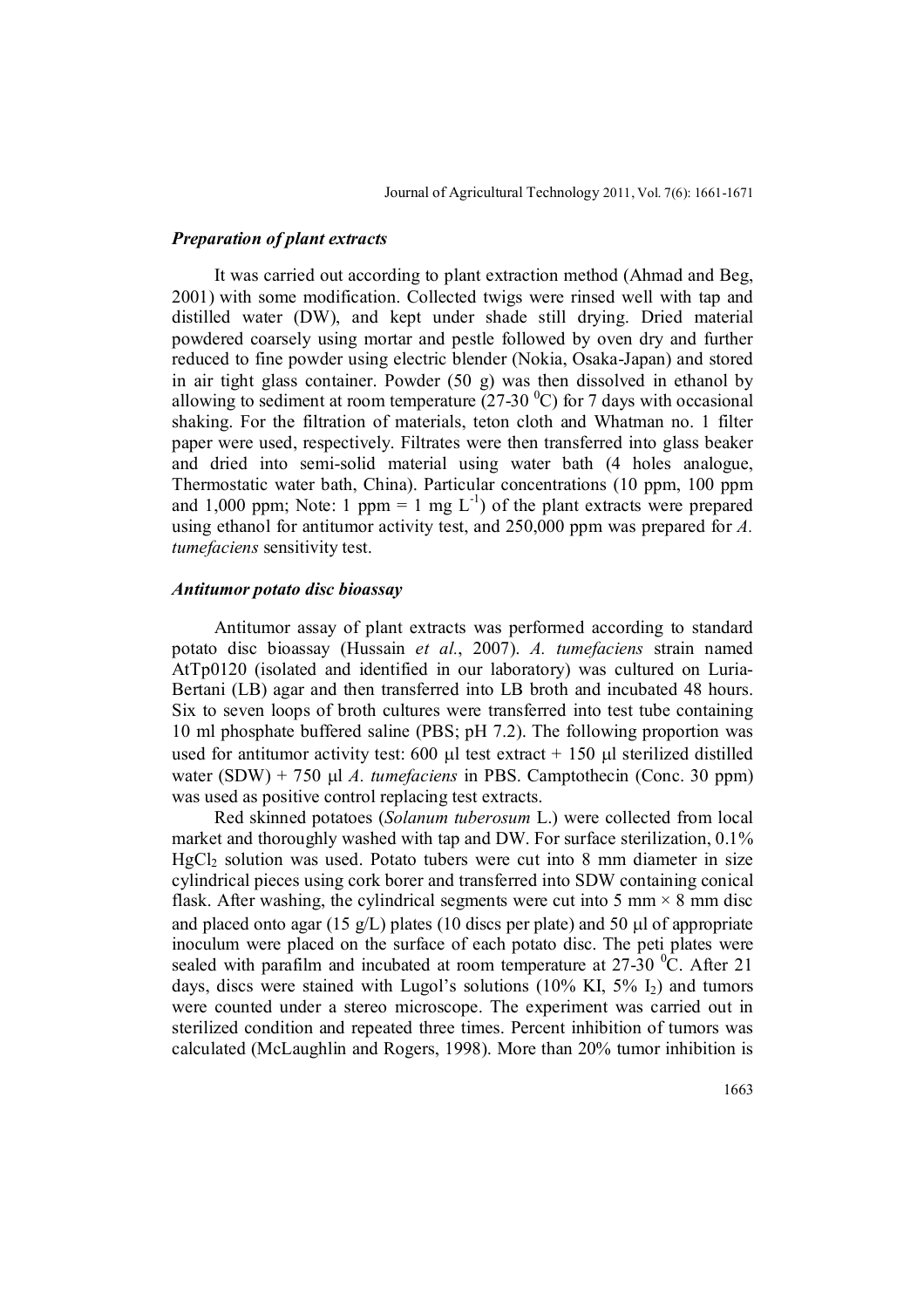considered significant (Ferrigni *et al.*, 1982). Data were analyzed using MS excel-2003.

# *Sensitivity test of A. tumefaciens (as a partial assay)*

Disc diffusion assay (Kirby-Bauer Method) was used to screening *A. tumefaciens* sensitivity test by studied plant ethanol extracts (Barry, 1980). Ethanol (75%) was used as negative control, and Kanamycin (30  $\mu$ g ml<sup>-1</sup>), Cefuroxime (30  $\mu$ g ml<sup>-1</sup>), Tetracycline (30  $\mu$ g ml<sup>-1</sup>) and Rifampicin (10  $\mu$ m ml<sup>-1</sup>) were used as positive control. Discs (Whatman No. 1 filter paper) were impregnated with 10  $\mu$ l of the extracts (250 mg ml<sup>-1</sup>= 250,000 ppm), antibiotics and Ethanol followed by air dried, and then placed on seeded LB agar plates. 20 l standard bacterial cultures (48 hours incubated) were used for spreading LB agar plates. Plates were then incubated at  $28-30\degree$ C for 24 hours. The sensitivity test was evaluated by the measurement of inhibition zone's diameter (mm) against *A. tumefaciens* strain (AtTp0120). Each assay was carried out in triplicates.

# **Results**

Results of antitumor activity of studied three plant (Fig.1) extracts are described under the following heads



**Fig 1.** Vegetative parts of studied Pteridophytes: A. *Selaginella ciliaris* (Retz.), B. *Marsilea minuta* (L.), C. *Thelypteris prolifera* (Retz.).

# *Sensitivity test of A. tumefaciens (as a partial assay)*

Before antitumor activity test, the sensitivity test was performed against *A. tumefaciens* strain (AtTp0120) to check out its viability against plant extracts. Very high concentration  $(250 \text{ mg ml}^{-1} \text{ or } 250,000 \text{ ppm})$  of the studied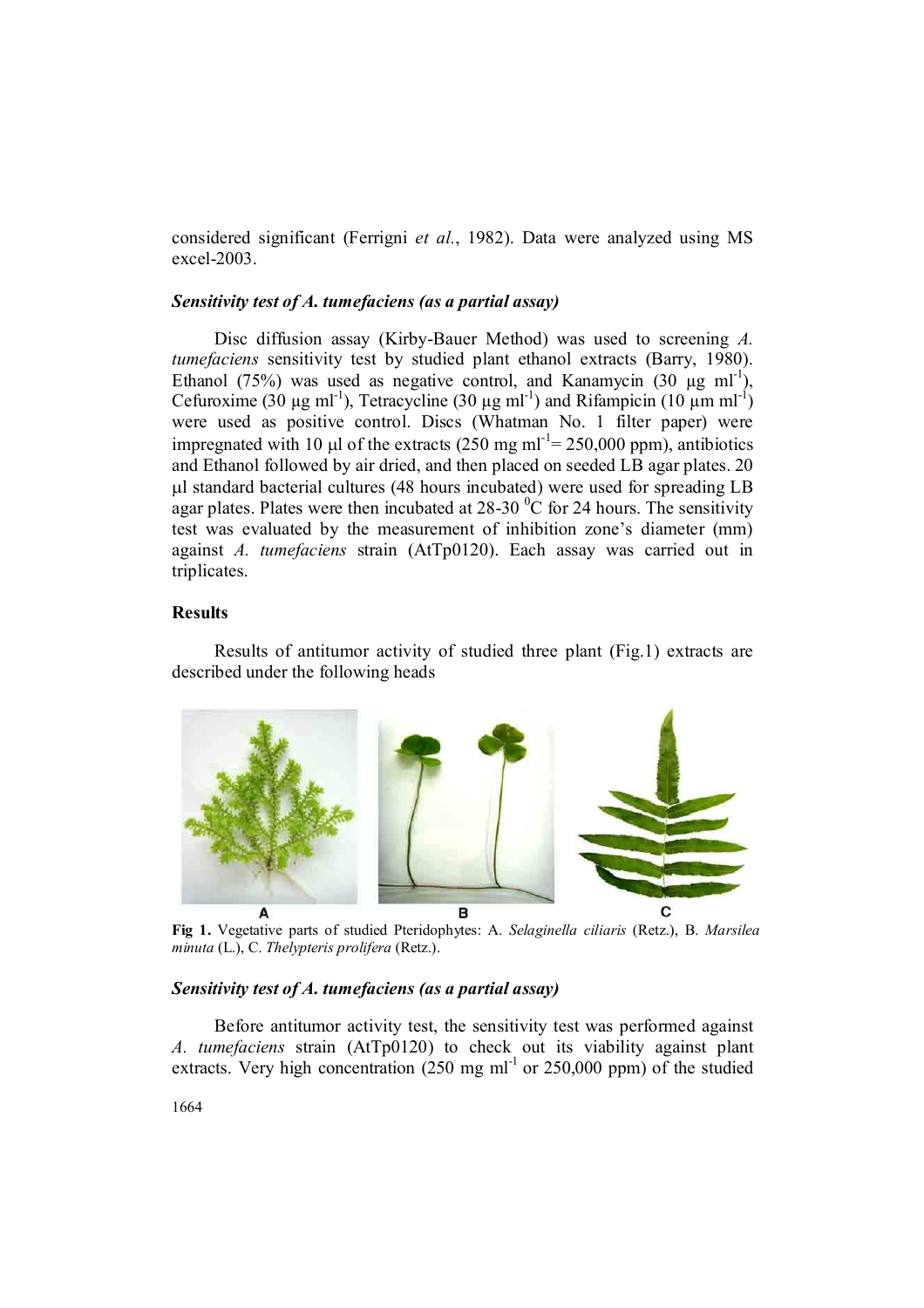plant ethanol extracts and comparatively low concentration 30  $\mu$ g ml<sup>-1</sup> for kanamycin, 30  $\mu$ g ml<sup>-1</sup> for Cefuroxime, 10  $\mu$ g ml<sup>-1</sup> for rifampicin and 30  $\mu$ g ml<sup>-1</sup> for tetracycline were used for antibacterial assay.

Studied three Pteridophytes ethanol extracts showed no effect on the viability of *A. tumefaciens* strain (AtTp0120), because there was no inhibition zone observed against plant extracts. On the other hand, *A. tumefaciens* strain (AtTp0120) was susceptible to kanamycin and Cefuroxime, but, was resistant to rifampicin and tetracycline during the study of *A. tumefaciens* sensitivity test (Fig.2).



**Fig 2.** Sensitivity test of *A*. *tumefaciens* Strain (AtTp0120) against three pteridophytes ethanol extracts and four antibiotics. Note: Plant extracts (250 mg ml<sup>-1</sup>or 250,000 ppm): 1:*Selaginella ciliaris* (Retz.), 2:*Marsilea minuta* (L.), 3:*Thelypteris prolifera* (Retz.); Antibiotics: 4:Kanamycin (30 µg ml<sup>-1</sup>), 5:Cefuroxime (30 µg ml<sup>-1</sup>), 6:Rifampicin (10 µg ml<sup>-1</sup>), 7: Tetracycline  $(30 \mu g \text{ ml}^{-1})$ , 8: Ethanol  $(75\%)$ .

### *Antitumor potato disc bioassay*

Comparatively low concentrations (10, 100 and 1000 ppm) of plant extracts were used for antitumor activity test. Significant tumor inhibition was observed at 10, 100 and 1000 ppm for all the studied plant extracts. 100% tumor inhibition was observed in camptothecin (positive control) (Fig.4).

Among the studied three Pteridophytes, *Marsilea minuta* and *Thelypteris prolifera* showed the highest (82.32323%) and lowest (75.67568%) percentage of tumor inhibition, respectively at 1000 ppm concentration of ethanol extracts (Table 1; Fig.3, 4).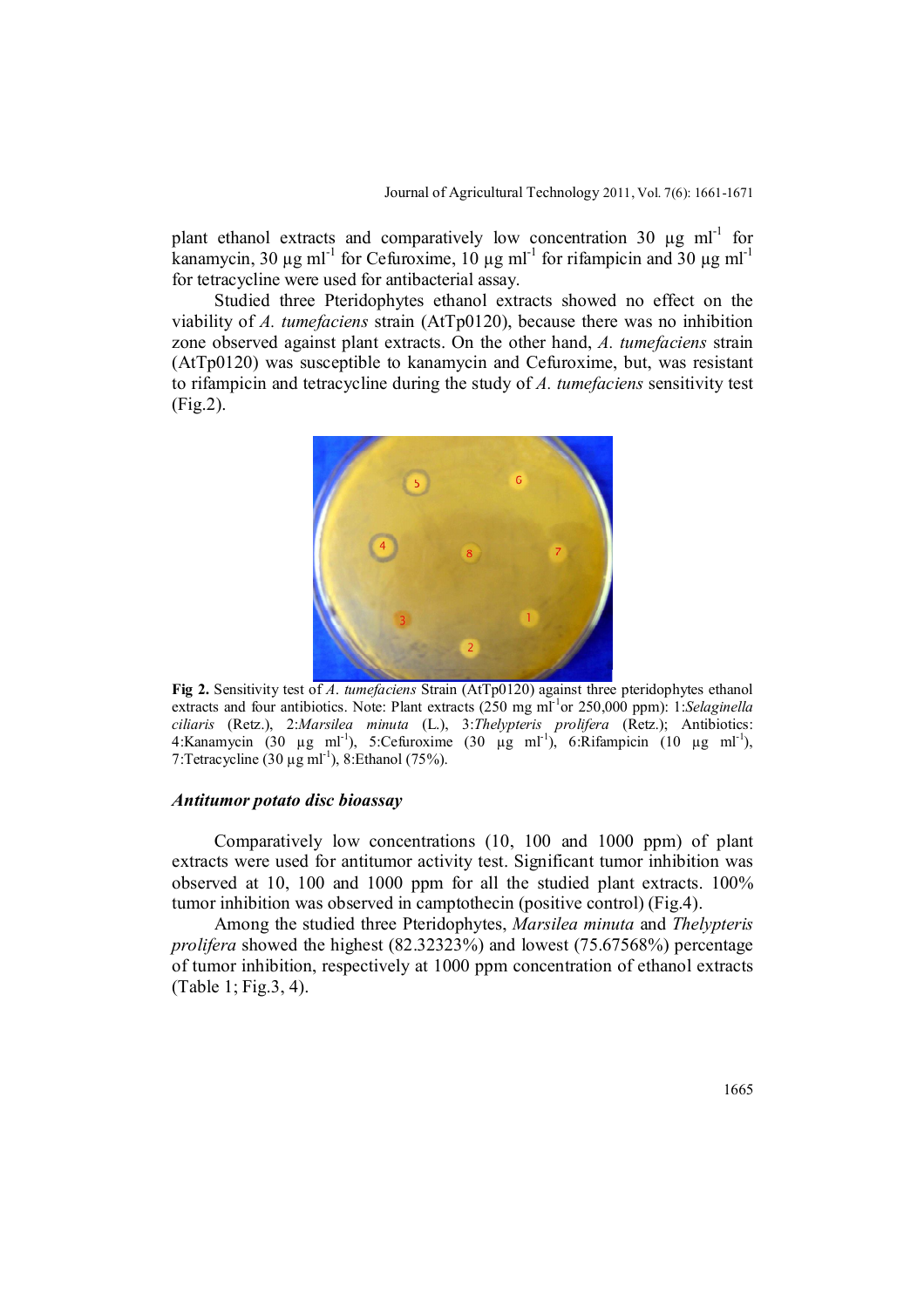**Table 1.** The effect of three Pteridophytes (viz. *Selaginella ciliaris, Marsilea minuta and Thelypteris prolifera*) ethanol extracts on crown gall tumor formation by *A. tumefaciens* Strain (AtTp0120) on potato discs

| of<br>the<br>Name    | <b>Concentrations</b> | Percentage              | of Mean no. of | <b>Standard</b> |
|----------------------|-----------------------|-------------------------|----------------|-----------------|
| Pteridophytes        | (ppm)                 | <b>Tumor Inhibition</b> | Gall           | Error (SE)      |
|                      |                       | $(\%)$                  |                |                 |
| <i>S</i> ciliaris    | 10                    | 28.15                   | 6.47           | 0.49            |
|                      | 100                   | 51.48                   | 4.37           | 0.47            |
|                      | 1000                  | 80                      | 1.8            | 0.12            |
| M. minuta            | 10                    | 29.29                   | 4.67           | 0.22            |
|                      | 100                   | 41.92                   | 3.83           | 0.12            |
|                      | 1000                  | 82.32                   | 1.17           | 0.17            |
| T. prolifera         | 10                    | 28.10                   | 4.43           | 0.29            |
|                      | 100                   | 37.29                   | 3.87           | 0.59            |
|                      | 1000                  | 75.68                   | 1.5            | 0.29            |
|                      | Bacterium             | 0                       | 7.23           | 0.26            |
| Control<br>(average) | (negative control)    |                         |                |                 |
| value)               | of<br>30<br>ppm       | 100                     | $\theta$       | 0.20            |
|                      | Camptothecin          |                         |                |                 |
|                      | (positive control)    |                         |                |                 |



**Fig 3.** Graphical presentation showing the effect of three Pteridophytes ethanol extracts (Concentrations: 10, 100 and 1000 ppm) against the crown gall tumor formation by *A. tumefaciens* strain (AtTp0120). Note: s: *Selaginella ciliaris*, m:*Marsilea minuta*, t:*Thelypteris prolifera*.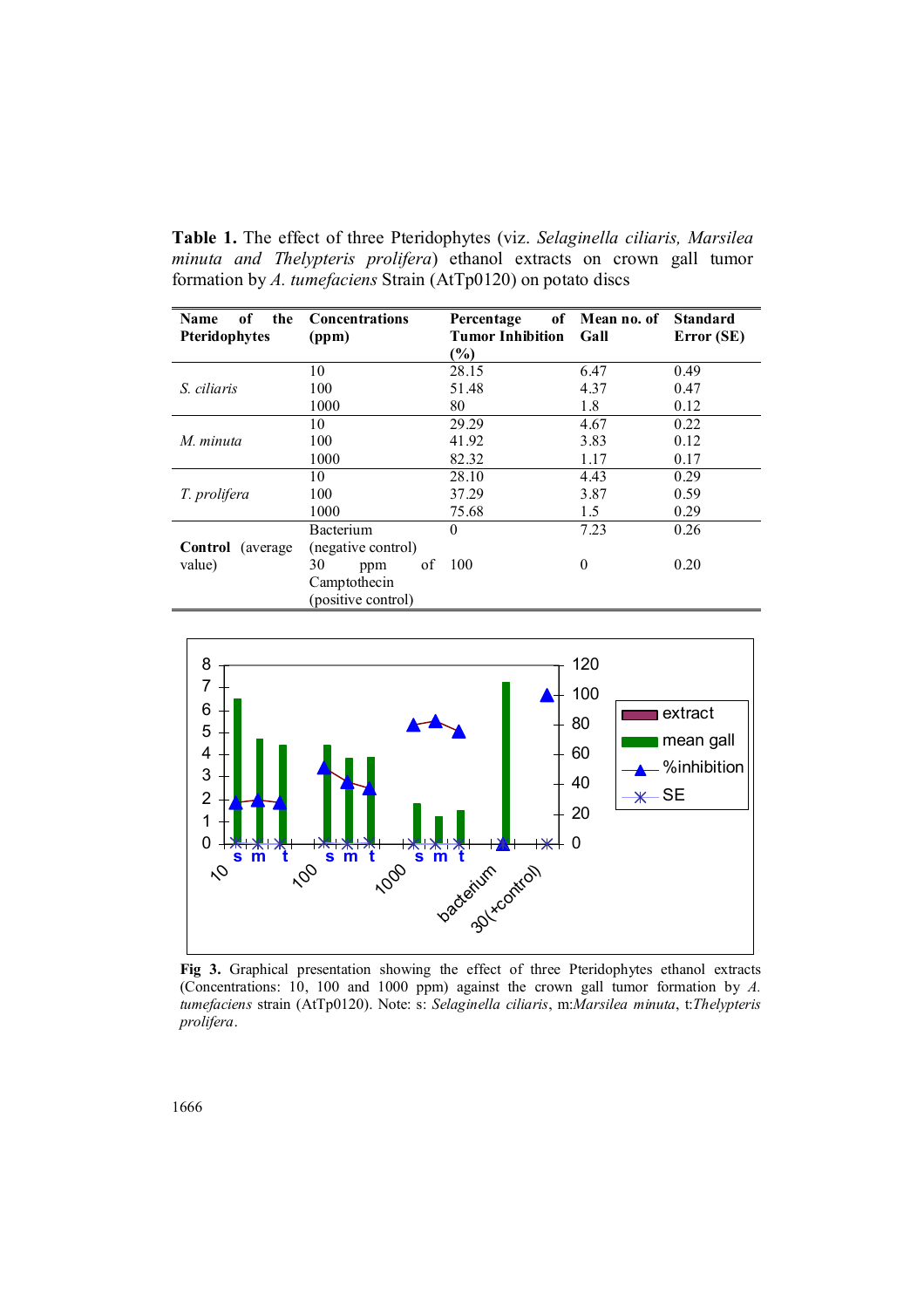

Journal of Agricultural Technology 2011, Vol. 7(6): 1661-1671

**Fig 4.** Effect of three Pteridophytes ethanol extracts in different concentration (ppm) on crown gall tumors produced by *A*. *tumefaciens* strain (AtTp0120) on potato discs including with negative (bacterium) and positive (camptothecin) control.

#### **Discussion**

Considering the tremendous medicinal value and ethnobotanical uses of Pteridophytes, and their biodiversity, ecological adaptation, local availability in Bangladesh it is justified to work their aspect. Nowadays it is very much necessary to find out the effective medicinal value of native plants species. Herbs are widely exploited in the traditional medicine and their curative potentials are well documented (Dubey *et al.*, 2004). Antitumor properties of three wild species of Pteridophytes have been proven through *A. tumefaciens* infection using potato disc bioassay.

*A. tumefaciens* sensitivity assay of tested plants extract was conducted before checking their antitumor activity. For this very high concentration (250,000 ppm) of the plant extract was used and no inhibition zone was recorded. This was further confirmed by using antibiotics viz. Kanamycin (30  $\mu$ g ml<sup>-1</sup>), Cefuroxime (30  $\mu$ g ml<sup>-1</sup>), Rifampicin (10  $\mu$ g ml<sup>-1</sup>) and Tetracycline  $(30 \text{ µg ml}^{-1})$  and Ethanol  $(75\%)$ . *A. tumefaciens* strain  $(AtTp0120)$  was susceptible to kanamycin and Cefuroxime. This result indicated that there was no killing or inhibitory effect of plant extracts on *A. tumefaciens* growth. So these results revealed that tumor formation was decreased only for the plant extracts not for the other factors. Such types of result were observed by Turker and Camper (2002), Hussain *et al*. (2007) and Inayatullah *et al*. (2007). Generally antibacterial assay is performed for sensitivity test of bacteria on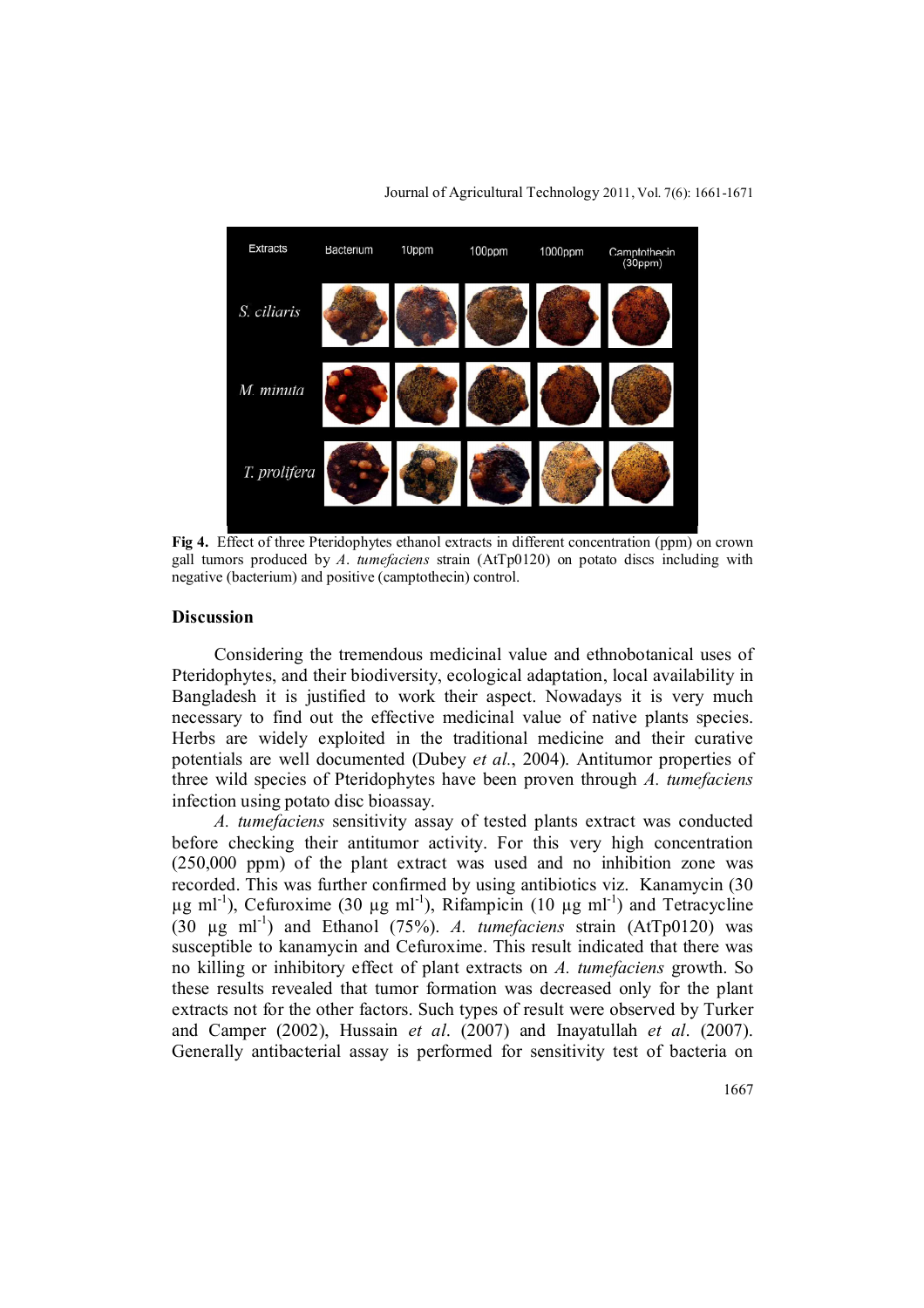plant extracts or others materials. Hussain *et al.* (2007) demonstrated antibacterial assay against *A. tumefaciens* to check whether extracts are lethal for bacteria or are inhibiting at any level that is necessary for the genetic transfer mechanism and finally induction of tumor.

Camptothecin (CPT) is a cytotoxic quinoline alkaloid which inhibits the DNA enzyme topoisomerase-I (topo I) and Wall *et al*. (1966) discovered it in systematic screening of natural products for anticancer drugs and it was isolated from the bark and stem of *Camptotheca acuminata* (Camptotheca, Happy tree), a tree native in China. CPT showed remarkable anticancer activity in preliminary clinical trials but also showed low solubility and adverse drug reaction. Because of these disadvantages researchers have made numbers of derivatives to increase the benefits of the chemical, with good results. Two CPT analogues have been approved and are used in cancer chemotherapy today, topotecan and irinotecan (Wall *et al.*, 1966). In the present investigation, camptothecin served as a positive control and inhibited tumor production at all the concentrations tested. Similar result was also observed by Turker and Camper (2002).

Plant extracts were prepared using ethanol (solvent). It is well documented that alcohols (ethanol, methanol) used as a solvent for plant extract preparation for their strongly extraction power. However, sometimes it is often better to use alcohols (ethanol, methanol) or hydroalcoholic solutions after partial lipid removal (Marston and Hostettmann, 1991). Many researchers have already been used ethanol or methanol as a solvent for evaluating cytotoxicity, phytotoxicity, antibacterial, antitumor activity in several plant species (Turker and Camper, 2002; Hussain *et al.*, 2007; Inayatullah *et al.*, 2007).

During the study of antitumor activity test, it was observed that tumor formation was observed when *A*. *tumefaciens* strain (AtTp0120) was alive on living potato disc. Most often potato discs were damaged due to the contamination and other physiological factors when there was no tumor formation was observed. This result indicates that living substrates (cell) with *A. tumefaciens* is very much needed for finally induction tumor on potato disc. The attachment of the bacterium to a tumor-binding site is completed within 15 min following inoculation (McLaughlin *et al.*, 1993). Turker and Camper (2002) described that inhibition of tumor formation in the potato disc assay could result from either anti-tumorigenesis or by affecting the viability of *A. tumefaciens*. Results of *A. tumefaciens* sensitivity test showed that studied extracts had no effect on the viability of the bacterium. So tumor formations were inhibited by the plant extracts only for the presence of bioactive compound.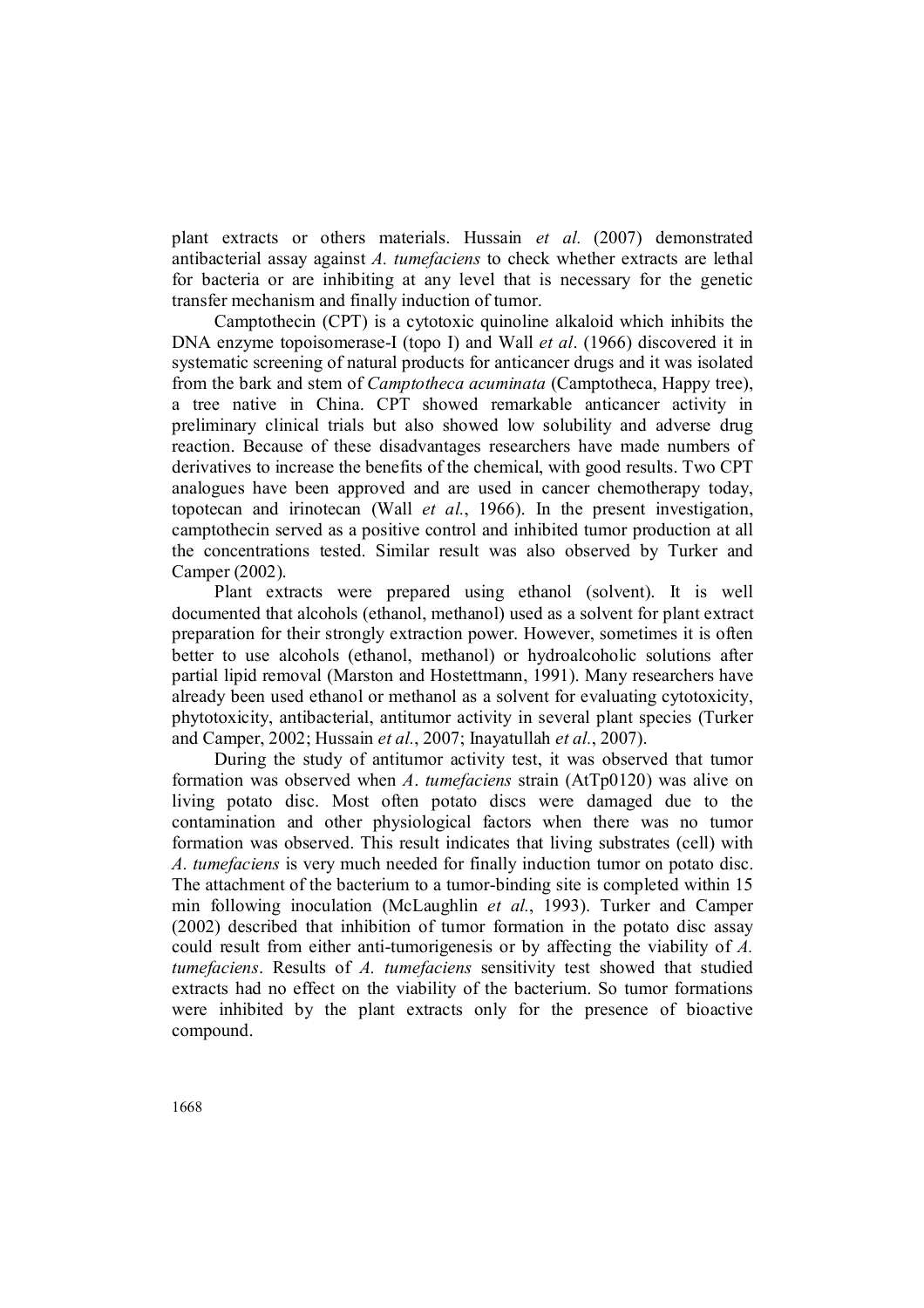Antitumor potato disc assay is a valuable tool that indicates antitumor activity of test compound by their inhibition of characteristic crown galls formation in wounded potato tissues by *A*. *tumefaciens* (Inayatullah *et al*., 2007). This bioassay is a sensitive, bench-top antitumor assay for chemicals that disrupt the cell cycle (mitosis, S phase, etc.) regardless of their mode of action (Coker *et al*., 2003). The potato disc assay demonstrates the inhibition of tumor formation on potato discs; materials that inhibit these plant tumors have a high predictability of showing activity against the P388 (3PS) leukemia in mice (Ferrigni *et al*., 1982). Development of a simple antitumor prescreen using a convenient and inexpensive plant tumor assay systems can offer numerous advantages as alternatives to extensive animal testing in the search for new anticancer drugs (Turker and Camper, 2002). Several scientists have used these methods over the past 15 years, and they appear to be adaptable to the purpose of standardization or quality control of bioactive compounds in such heterogeneous botanicals (Jerry and Lingling, 1998). The use of this bioassay has resulted in many short lists of plants with anti-cancer activity, and has helped with the discovery of novel compounds from plants (Ahsan *et al*., 2007; Islam *et al*., 2010). These metabolites from three tested plants would be further elucidated the chemical structures to know the bioactive pure compounds.

### **Acknowledgement**

The authors acknowledged the Life and Earth Science Faculty of Rajshahi University, Rajshahi, Bangladesh for financial supports.

#### **References**

- Ahmad, I. and Beg, Z. (2001). Antimicrobial and phytochemical studies on 45 Indian medicinal plants against multi-drug resistant human pathogens. Journal of Ethnopharmacology 74: 87-91.
- Ahsan, U., Ansari, F.L., Ihsan-ul-Haq, Nazir, S. and Mirza, B. (2007). Combinatorial synthesis, lead identification, and antitumor study of a chalcone-based positional-scanning library. Chemistry and Biodiversity 4: 203-214.
- Al-Momani, F., Albasheer, S. and Saadoun, I. (2006). Distribution of *Agrobacterium tumefaciens* Biovars in Jordan and Variation ofVirulence. Plant Pathology Journal 22(4): 318-322.
- Anderson, W.K., Heider, A.R., Raju, N. and Yucht, J.A. (1988). Vinylogous carbinolamine tumor inhibitors. 23. Synthesis and antileukemic activity of bis[[(carbamoyl)oxy]methyl]-substituted pyrrolo[2,1-a]isoquinolines, pyrrolo[1,2 a]quinolines, pyrrolo[2,1-a]isobenzazepines, and pyrrolo[1,2-a]benzazepines. Journal of Medicinal Chemistry 31(11): 2097-2102.
- Aswar, M., Aswar, U., Wagh, A.B., Watkar, M.V. and Gujar, K.N. (2008). Antimicrobial activity of Ficus Benghalensis. Pharmacologyonline 2: 715-725.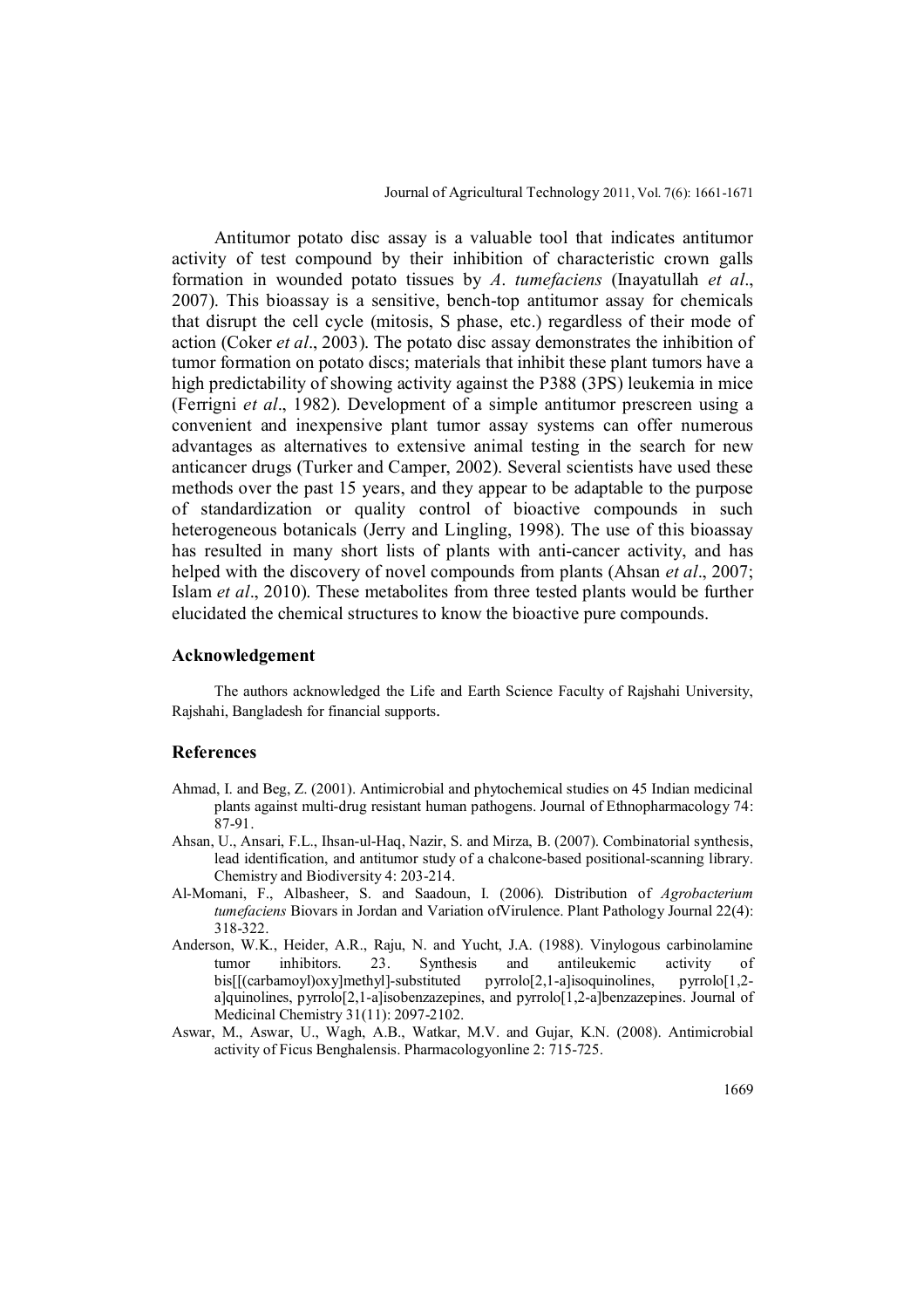- Barry, A.L. (1980). Procedure for testing antimicrobial agent in agar media. In: Lorian V (ed) Antibiotica in laboratory medicines, Willims and Wilkins Co. Baltimore, USA.
- Cascales, E. and Christie, P.J. (2003). The versatile bacterial type IV secretion systems. Nature Reviews Microbiology 1: 137-150.
- Chen, Y., Chang, F., Lu, M., Hsieh, P., Wu, M., Du, Y. and Wu, Y. (2008). New Benzoyl Glucosides and Cytotoxic Pterosin Sesquiterpenes from *Pteris ensiformis* Burm. Molecules 13: 255-266.
- Cloud, W. (1974). Stalking the wild crown-gall. In S Wilson, R Roe (eds) Readings in the Life Sciences Biology Anthology. West Publishing Co, (New York).
- Coker, P.S., Radecke, J., Guy, C. and Camper, N.D. (2003). Potato tumor induction assay: a multiple mode of action drug assay. Phytomedicine 10: 133-138.
- Dubey, N.K., Kumar, R. and Tripathi, P. (2004). Global promotion of herbal medicines: India's opportunity. Current Science 86: 37-41.
- Ferrigni, N.R., Putnam, J.E., Anderson, B., Jacobsen, L.B., Nichols, D.E., Moore, D.S. and McLaughlin, J.L. (1982). Modification and evaluation of the potato disc assay and antitumor screening of Euphorbiaceae seeds. Journal of Natural Products 45: 679-686.
- Galsky, A.B., Kozimor, R., Piotrowski, D. and Powell, R.G. (1981). The crown-gall potato disc bioassay as a preliminary screen for compounds with antitumor activity. Journal of the National Cancer Institute 67: 689-692.
- Galsky, A.B., Wilsey, J.P. and Powell, R.G. (1980). Crown-gall tumor disc bioassay: a possible aid in the detection of compounds with antitumor activity. Plant Physiology 65: 184- 185.
- Gong, X.L., Chen, Z.H. and Liang, N.C. (2007). Advances in study on chemical constituents and pharmacological activities of plants of genus *Pteris*. Zhongguo Zhong Yao Za Zhi 32: 1382-1387.
- Hussain, A., Zia, M. and Mirza, B. (2007). Cytotoxic and antitumor potential of *Fagonia cretica* L. Turkish Journal Biology 31: 19-24.
- Inayatullah, S., Irum. R., Ateeq-ur-Rehman, M., Chaudhury, F. and Mirza, B. (2007). Biological evaluation of some selected plant species of Pakistan. Pharmaceutical Biology 45(5): 397-407.
- Islam, M.S., Rahman, M.M., Rahman, M.A., Qayum, M.A. and Alam, M.F. (2010). *In vitro* evaluation of Croton bonplandianum Baill. as potential antitumor properties using *Agrobacterium tumefaciens*. Journal of Agricultural Technology 6(1): 79-86.
- Jerry, L.M. and Lingling, L.R. (1998). The use of biological assays to evaluate botanicals. Drug Information Journal 32: 513-524.
- Kempf, V.A.J., Hitziger, N., Riess, T. and Autenrieth, I.B. (2002). Do plant and human pathogens have a common pathogenicity strategy? Trends in Microbiology 10(6): 269- 275.
- Lippincorr, J.A. and Heberlein, G.T. (1965). The quantitative determination of the infectivity of *Agrobacterium tumefaciens*. American Journal of Botany 52: 863.
- Marston, A. and Hostettmann, K. (1991). Plant saponins: chemistry and molluscicidal action. In: Harborne JB, Tomas-Barberan FA (Eds), Ecological Chemistry and Biochemistry of Plant Terpenoids. Clarendon Press, Oxford. pp. 265-266.
- McLaughlin, J.L. (1991). Crown gall tumors on potato discs and bine shrimp lethality: Two single bioassays for plant screening and fractionation. In Hostettmann K (ed) Methods in Plant Biochemistry, Academic Press, London. 6: 1-31.
- McLaughlin, J.L. and Rogers, L.L. (1998). The use of biological assays to evaluate botanicals. Drug Information Journal 32: 513-524.